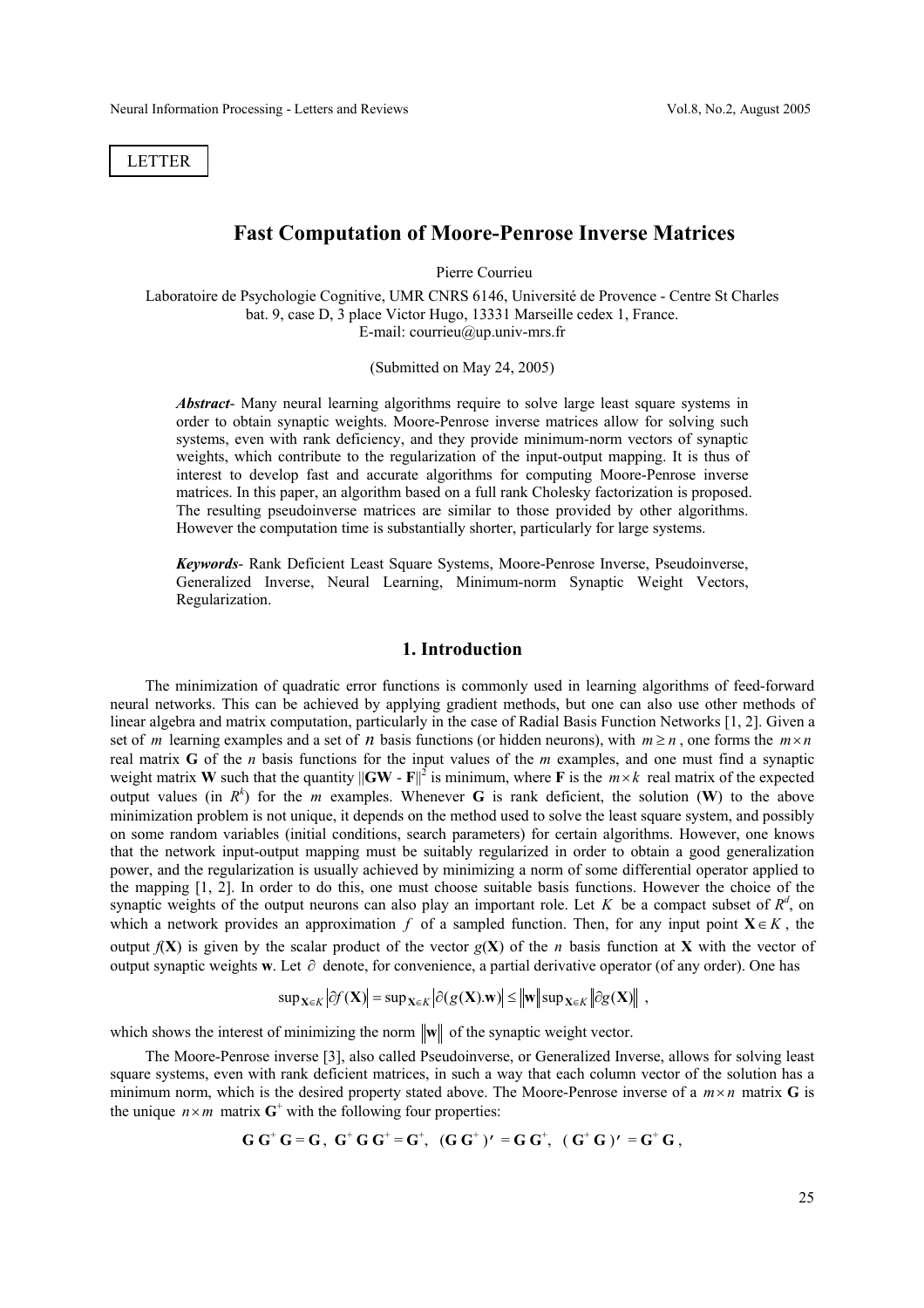Fast Computation of Moore-Penrose Inverse Matrices **P. Courrieu** P. Courrieu

where **M**<sup>'</sup> denotes the transpose (real case) or the adjoint (complex case) of the matrix **M**. The desired least square solution is given by

$$
\mathbf{W} = \mathbf{G}^+ \, \mathbf{W}.
$$

Whenever **G** is of full rank  $(n)$ , the Moore-Penrose inverse reduces to the usual pseudoinverse:

$$
\mathbf{G}^+ = (\mathbf{G}' \mathbf{G})^{-1} \mathbf{G}'.
$$

However, when **G** is rank deficient (that is when its rank *r* is lower than *n*), the computation of  $G^+$  is more complex. There are several methods for computing Moore-Penrose inverse matrices [3]. The most commonly used is the Singular Value Decomposition (SVD) method, that is implemented, for example, in the "*pinv*" function of Matlab (version 6.5.1), as well as in the "*PseudoInverse*" function of Mathematica (version  $\overline{5.1}$ ). This method is very accurate, but time consuming when the matrix is large. Other well-known methods are Greville's algorithm, the full rank QR factorization by Gram-Schmidt orthonormalization (GSO), and iterative methods of various orders [3]. A number of expansions of the Moore-Penrose inverse can also be used to develop effective algorithms [4], while certain algorithms are specially devoted to parallel computation [5], but these last ones are hardly usable on serial processors given that they use Cramer's rule.

In this paper, we propose an algorithm for fast computation of Moore-Penrose inverse matrices on any computer. The algorithm is based on a known reverse order law (eq. 3.2 from [4]), and on a full rank Cholesky factorization of possibly singular symmetric positive matrices (Theorem 4 from [6]).

### **2. Algorithm Foundations**

Consider the symmetric positive  $n \times n$  matrix **G**'**G**, and assume that it is of rank  $r \le n$ . Using Theorem 4 from [6], one knows that there is a unique upper triangular matrix **S** with exactly *n* − *r* zero rows, and such that  $S'$ **S** = **G**'**G**, while the computation of **S** is a simple extension of the usual Cholesky factorization of nonsingular matrices. Removing the zero rows from S, one obtains a  $r \times n$  matrix, say **L**', of full rank r, and we have

$$
G' G = S' S = LL'
$$
 (1)

Note that one can as well directly compute the matrix **L**, as this is implemented, in Matlab code, in the function "*geninv*" listed in Appendix.

We use also a general relation concerning the Moore-Penrose inverse of a matrix product **AB** given by eq. 3.2 from [4]

$$
(\mathbf{AB})^+ = \mathbf{B'} (\mathbf{A'} \mathbf{A} \mathbf{B} \mathbf{B'})^+ \mathbf{A'} \tag{2}
$$

With  $\mathbf{B} = \mathbf{I}$ , one obtains from (2)

$$
\mathbf{A}^+ = (\mathbf{A}' \mathbf{A})^+ \mathbf{A}' \tag{3}
$$

If  $\mathbf{B} = \mathbf{A}'$  and  $\mathbf{A}$  is a  $n \times r$  matrix of rank  $r$ , then one obtains from (2)

$$
(\mathbf{A}\mathbf{A}')^+ = \mathbf{A} (\mathbf{A}'\mathbf{A})^{-1} (\mathbf{A}'\mathbf{A})^{-1} \mathbf{A}'.
$$
 (4)

We are now ready to prove the following result:

**Theorem 1.** With **G** and **L** defined as above, one has  $G^+ = L (L'L)^{-1} (L'L)^{-1} L' G'$ .

*Proof.* Using Eq.(3) one obtains

$$
G^+ = (G' G)^+ G',
$$

and using Eqs. (1) and (4), one obtains

$$
(G' G)^+ = (L L')^+ = L (L' L)^{-1} (L' L)^{-1} L',
$$

which completes the proof.  $\Box$ 

The function "*geninv*" listed in Appendix provides all implementation details of the above solution, in Matlab code, and it returns the Moore-Penrose inverse of any rectangular matrix given as argument. The two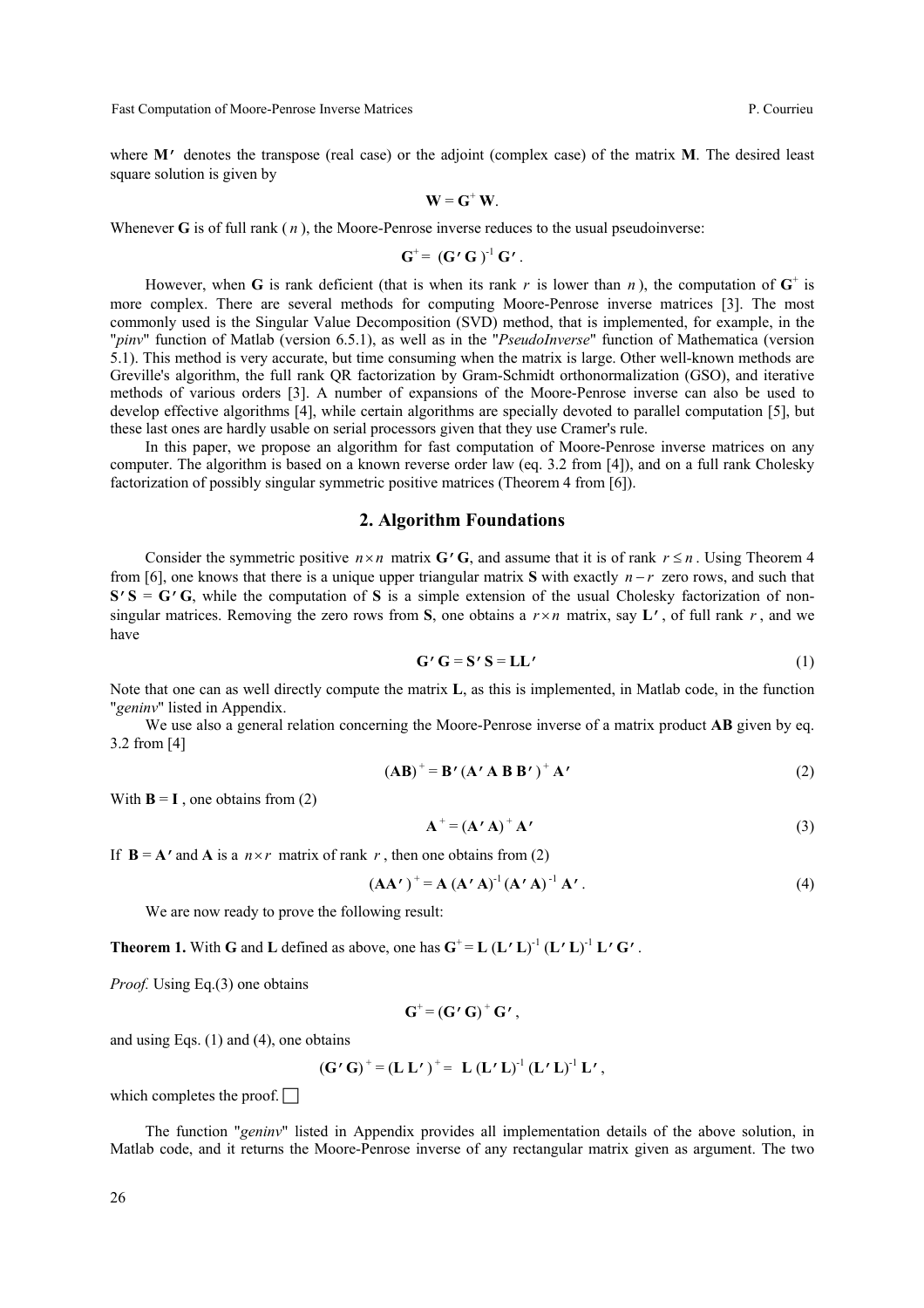main operations are the full rank Cholesky factorization of **G**'**G** and the inversion of **L**'**L**. On a serial processor, these operations are of complexity order  $O(n^3)$  and  $O(r^3)$ , respectively. However, in a parallel architecture, with as many processors as necessary, the time complexity for the Cholesky factorization of **G**'**G** could reduce to  $O(n)$ , as suggested by the notation in Matlab code, while the time complexity for the inversion of the symmetric positive definite matrix  $\mathbf{L}' \mathbf{L}$  could reduce to  $O(\log r)$ , according to [7].

### **3. Computational Test**

In this section, we compare the performance of the proposed method ("*geninv*" function) to that of four usual algorithms for the computation of Moore-Penrose inverse matrices: Greville's method [8], the SVD method (Matlab *pinv* function), the full rank QR factorization by GSO method, and an iterative method of optimized order [3]. For this last one, the optimal order was determined experimentally, and it was found to be  $p = 2^9 = 512$ for the family of matrices that were tested. All algorithms were carefully implemented and tested in Matlab (Version 6.5.1) on a common personal computer. The test matrices were of size  $m \times n$ , with  $n = 2^k$ ,  $k = 5.10$ , and  $m = 2n$ , and they were rank deficient, with rank  $r = \frac{7n}{8}$ . The matrix coefficients were real random numbers in [-1,1]. The accuracy of the algorithms was examined in error matrices corresponding to the four properties characterizing the Moore-Penrose inverse:  $GG^+G - G$ ,  $G^+GG^+ - G^+$ ,  $(GG^+)' - GG^+$ , and  $(G^+G)' -$ **G**+ **G**. It turned out that, for all algorithms and for all test matrices, none of the coefficients in the error matrices was greater than 2 x  $10^{-10}$  in absolute value, thus we obtained a reliable approximation of the Moore-Penrose inverse in all cases. The computation times (in seconds) are reported in Table 1, where one can see that the *geninv* function is substantially faster than the other algorithms for large matrices. An exception is observed for the smallest matrices  $(n = 32)$ , for which the full rank QR method is a bit faster than the *geniny*. This probably results from the use of square root functions in the full rank Cholesky factorization of the *geninv*, while GSO uses only basic arithmetic operations. However, this small disadvantage is rapidly compensated by other properties as the size of the test matrices increases.

**Table 1.** Computation time (in seconds) of the Moore-Penrose inverse of random rectangular rank-deficient real matrices by four usual algorithms and the "*geninv*" function, as a function of the matrix size. The computation error is lower than  $2 \times 10^{-10}$  per coefficient in the error matrices, in all cases.

|            | Greville's | SVD method    | full rank QR | <b>Iterative</b>  | geniny |
|------------|------------|---------------|--------------|-------------------|--------|
|            | method     | (Matlab piny) | (by GSO)     | (of order $512$ ) |        |
| $n = 32$   | 0.015      | 0.025         | 0.006        | 0.019             | 0.007  |
| $n = 64$   | 0.296      | 0.044         | 0.035        | 0.141             | 0.022  |
| $n = 128$  | 1.734      | 0.363         | 0.453        | 0.664             | 0.105  |
| $n = 256$  | 17.092     | 5.433         | 3.795        | 4.158             | 0.768  |
| $n = 512$  | 169.850    | 49.801        | 29.197       | 29.286            | 6.445  |
| $n = 1024$ | 2160.100   | 373.895       | 240.220      | 232.688           | 54.137 |

### **4. Application Fields**

As stated above, the proposed tool allows for fast computation of Moore-Penrose inverse matrices and fast solving of large least square systems, possibly with rank deficient matrices. In the case of rank deficiency, the obtained solution, in a learning process, has the advantage of being of minimum norm, and thus it contributes to the regularization of the input-output mapping. However, we must note that whenever there is no risk of rank deficiency, there are simpler ways of solving least square systems, and the Moore-Penrose inverse itself reduces to a simpler expression. Thus, the choice of using the proposed tool must depend on the possibility that the matrix **G** be rank deficient, which in fact depends on the choice of the set of basis functions [9]. One can say that the Moore-Penrose inverse extends modeler's freedom concerning this last point. Moreover, we can note that, without being actually rank deficient, the matrix **G** can have certain column vectors that are close to be linearly dependent, in such a way that the least square system is ill-conditioned. In this case, the use of the Moore-Penrose inverse avoids catastrophic numerical results that can result from the ill-conditioning. Another characteristic of the proposed tool is that it is particularly fast, which is critical whenever there are time constraints, as in on-line learning, or whenever the computation must be updated many times, as in incremental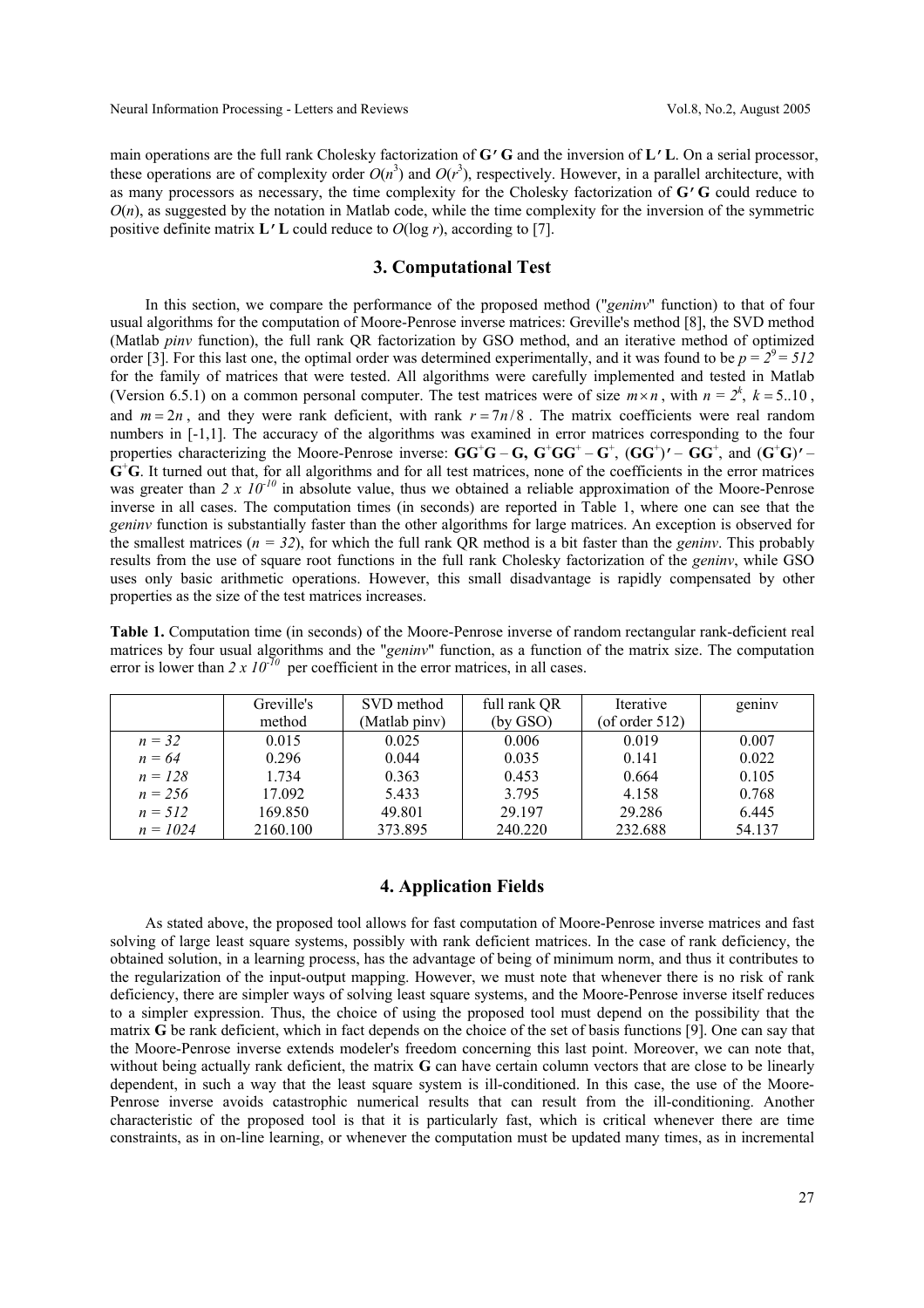Fast Computation of Moore-Penrose Inverse Matrices P. Courrieu

learning procedures. In this last case, there are known fast updating procedures [10], however these procedures do not support rank deficiency, and the basis functions cannot be modified after they have been included in the network, while, in fact, it is frequently desirable to rescale Radial Basis Functions, for example, as the size of the network increases. Thus, it is clear that the fast computation of Moore-Penrose inverse matrices can have valuable applications in neurocomputational learning procedures.

#### **Appendix: Matlab code of the "geninv" function**

```
function Y = geninv(G)% Returns the Moore-Penrose inverse of the argument 
     % Transpose if m < n 
[m,n]=size(G); transpose=false; 
if m<n 
     transpose=true; 
    A = G * G';
     n=m; 
else 
    A=G^{\top *}G;
end 
     % Full rank Cholesky factorization of A 
dA=diag(A); tol= min(dA(dA>0)) *1e-9;
L=zeros(size(A)); 
r=0;for k=1:n 
    r=r+1;
    L(k:n,r) = A(k:n,k) - L(k:n,1:(r-1)) * L(k,1:(r-1)) % Note: for r=1, the substracted vector is zero 
     if L(k,r)>tol 
         L(k, r)=sqrt(L(k, r));
          if k<n 
             L((k+1):n,r)=L((k+1):n,r)/L(k,r); end 
     else 
         r=r-1; end 
end 
L=L (:, 1:r);
      % Computation of the generalized inverse of G 
M=inv(L'*L);
if transpose 
    Y=G^{\dagger}*L*M*M*L';
else 
     Y=L*M*M*L'*G'; 
end
```
## **References**

- [1] F. Girosi and T. Poggio, "Networks and the best approximation property," *Biological Cybernetics, 63*, pp. 169-176, 1990.
- [2] T. Poggio andF. Girosi, "Networks for approximation and learning," *Proceedings of the IEEE, 78(9)*, pp. 1481-1497, 1990.
- [3] A. B. Israel and T.N.E. Greville, *Generalized Inverses: Theory and Applications,* (2nd ed.), New-York, Springer, 2003.
- [4] M.A. Rakha, "On the Moore-Penrose generalized inverse matrix," *Applied Mathematics and Computation, 158*, pp. 185-200, 2004.
- [5] Y. Wei and G. Wang, "PCR algorithm for parallel computing minimum-norm (T) least-squares (S) solution of inconsistent linear equations," *Applied Mathematics and Computation, 133*, pp. 547-557, 2002.
- [6] P. Courrieu, "Straight monotonic embedding of data sets in Euclidean spaces," *Neural Networks, 15*, pp. 1185-1196, 2002.